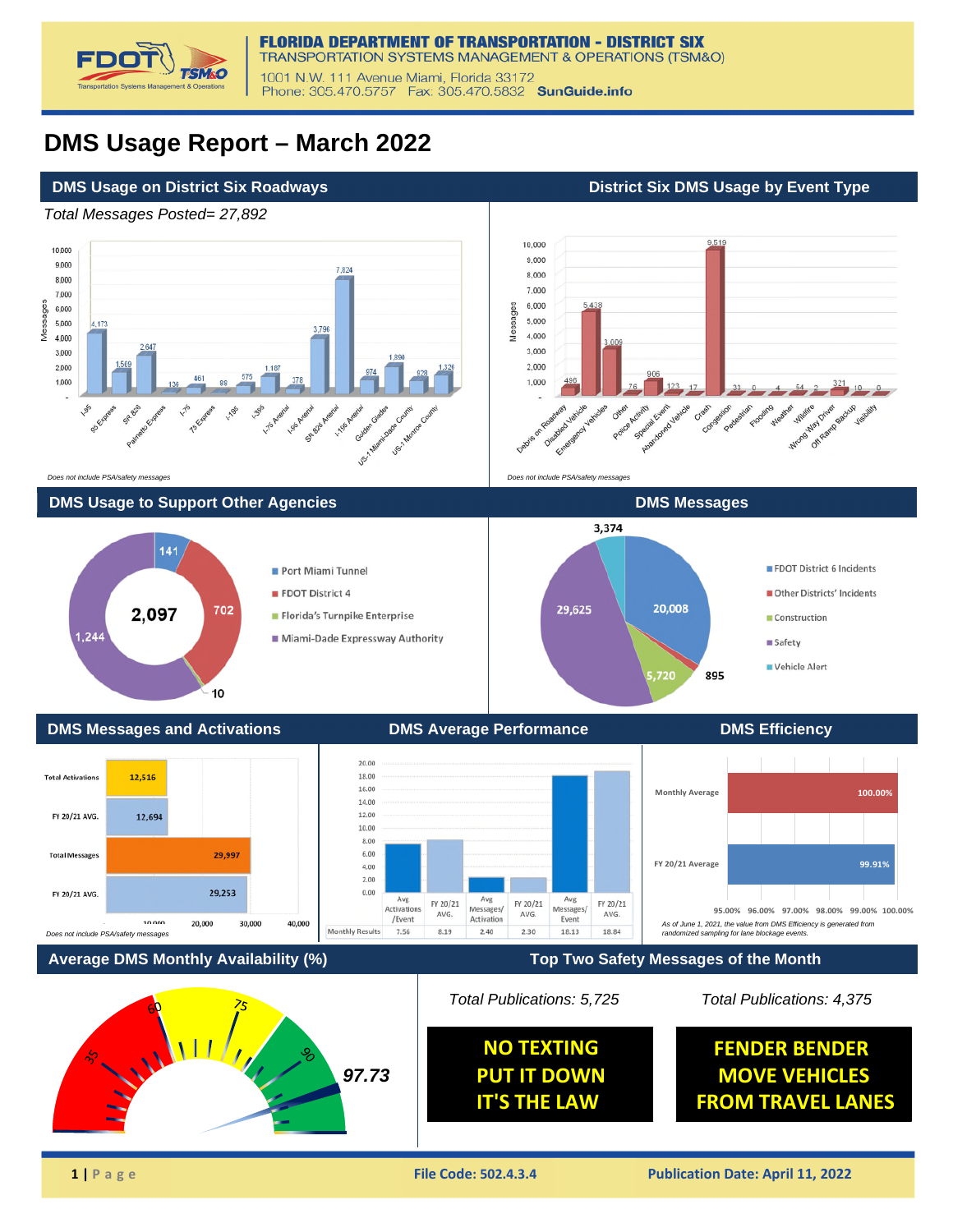

## **DMS Usage by Roadway (***Limited Access Facilities)*

| Roadway              | ID              | Location                          | # of<br><b>Activations</b> | # of<br><b>Messages</b> | <b>Duration</b><br>(Hr:Min:Sec) | Availability   |
|----------------------|-----------------|-----------------------------------|----------------------------|-------------------------|---------------------------------|----------------|
|                      | $\mathbf{1}$    | I-95 NB beyond NW 103 St          | 176                        | 384                     | 221:03:10                       | 100.00%        |
|                      | 22              | I-95 NB south of NW 62 St         | 133                        | 330                     | 161:32:25                       | 100.00%        |
|                      | $75***$         | I-95 NB before SR 112             | 266                        | 555                     | 238:26:15                       | $N/A$ **       |
|                      | 77              | I-95 NB beyond SW 8 St            | 366                        | 937                     | 1306:37:23                      | 100.00%        |
|                      | $\overline{2}$  | I-95 SB north of Ives Dairy Rd    | 152                        | 338                     | 186:33:39                       | 100.00%        |
| $1 - 95$             | 3               | I-95 SB north of Miami Gardens Dr | 222                        | 481                     | 222:53:06                       | 99.92%         |
| <b>MAINLINE</b>      | 095NB013.5LL    | I-95 NB north of NW 173 St        | 99                         | 231                     | 184:08:04                       | 100.00%        |
|                      | 20              | I-95 SB south of NW 119 St        | 145                        | 410                     | 522:25:47                       | 96.24%         |
|                      | 21              | I-95 SB south of NW 62 St         | 194                        | 469                     | 682:31:12                       | 100.00%        |
|                      | $74***$         | I-95 SB beyond of SR 112          | 203                        | 521                     | 719:49:27                       | $N/A$ **       |
|                      | 76              | I-95 SB before Rickenbacker Cswy  | 37                         | 87                      | 128:58:47                       | 100.00%        |
|                      |                 | <b>I-95 MAINLINE SUBTOTAL</b>     | 1993                       | 4743                    | 4574:59:15                      | 99.57%         |
|                      | 95X40           | 95X NB at NW 62nd St              | 158                        | 295                     | 183:10:58                       | 100.00%        |
|                      | 95X45           | 95X NB at NW 125th St             | 158                        | 351                     | 200:58:27                       | 92.03%         |
|                      | 95XSB45*        | 95X SB at NW 62nd St              | 87                         | 181                     | 159:59:33                       | 53.63%*        |
| 95<br><b>EXPRESS</b> | 95XSB50         | 95X SB at NW 125th St             | 111                        | 199                     | 165:43:07                       | 92.03%         |
|                      | 095SB014.6-EL   | 95X SB at Miami Gardens Dr        | 226                        | 461                     | 230:44:17                       | 100.00%        |
|                      | 095NB014.8-EL   | 95X SB north of Miami Gardens Dr  | 73                         | 158                     | 167:45:26                       | 100.00%        |
|                      |                 | <b>95 EXPRESS SUBTOTAL</b>        | 813                        | 1645                    |                                 | 89.62%         |
|                      |                 |                                   |                            |                         | 1108:21:48                      |                |
|                      | $\overline{4}$  | SR 826 EB east of NW 67 Ave       | 62                         | 103                     | 119:17:25                       | 100.00%        |
|                      | 5               | SR 826 EB east of NW 37 Ave       | 265                        | 550                     | 277:44:24                       | 100.00%        |
|                      | 826NB014.38     | SR 826 NB beyond NW 122 St        | 74                         | 155                     | 192:23:00                       | 100.00%        |
|                      | 15              | SR 826 WB beyond NW 17 Ave        | 21                         | 51                      | 26:22:06                        | 100.00%        |
|                      | 17              | SR 826 WB beyond NW 47 Ave        | 79                         | 167                     | 190:19:03                       | 100.00%        |
|                      | 19              | SR 826 WB beyond NW 67 Ave        | 121                        | 252                     | 305:00:36                       | 100.00%        |
| SR 826 &             | 826NB010.36     | SR 826 NB before NW 58 St         | 99                         | 253                     | 287:14:05                       | 98.46%         |
| <b>PALMETTO</b>      | 826SB013.74     | SR 826 SB before NW 103 St        | 86                         | 167                     | 160:34:08                       | 100.00%        |
| <b>EXPRESS</b>       | 826SB10.99      | SR 826 SB before NW 58 St         | 87                         | 153                     | 132:57:07                       | 98.65%         |
|                      | 826NB008.48     | SR 826 AT NW 25 ST                | 89                         | 250                     | 243:35:32                       | 98.65%         |
|                      | 826ELSB010.84   | SR 826 AT NW 66 ST                | 68                         | 136                     | 120:01:47                       | 99.16%         |
|                      | ##826ELNB013.55 | SR 826 AT NW 108 ST               | 0                          | 0                       | 0:00:00                         | <b>tt0.00%</b> |
|                      | 826NB1.3-LL     | SR 826 NB before SW 72 St         | 74                         | 178                     | 123:32:51                       | 100.00%        |
|                      | 826NB4.8-LL     | SR 826 NB at SW 24 St             | 198                        | 483                     | 525:26:16                       | 100.00%        |
|                      | 826SB8.8-LL     | SR 826 SB at NW 36 St             | 155                        | 322                     | 384:26:20                       | 99.17%         |
|                      |                 | <b>SR 826 SUBTOTAL</b>            | 1478                       | 3220                    | 3088:54:40                      | 92.94%         |
|                      | 075NB002.68     | I-75 NB before Miami Gardens Dr   | 28                         | 43                      | 120:52:55                       | 100.00%        |
|                      | 075SB002.70     | I-75 SB before Miami Gardens Dr   | 87                         | 189                     | 182:30:12                       | 100.00%        |
|                      | 075NB001.32     | <b>I-75 AT NW 89 AVE</b>          | 28                         | 43                      | 120:50:17                       | 100.00%        |
| $I - 75 & 75$        | 075SB001.29     | I-75 SB ramp from NW 138 St       | 104                        | 228                     | 194:48:31                       | 100.00%        |
| <b>EXPRESS</b>       | 75SB000.4-LL    | I-75 SB before HEFT               | 45                         | 88                      | 195:59:32                       | 100.00%        |
|                      | 75SB004.1-LL    | I-75 SB South of Miami Gardens Dr | 81                         | 165                     | 222:04:40                       | 100.00%        |
|                      |                 | <b>I-75 SUBTOTAL</b>              | 373                        | 756                     | 1037:06:07                      | 100.00%        |
| $1 - 195$            | 57              | I-195 EB before North Miami Ave   | 39                         | 77                      | 127:55:49                       | 100.00%        |
| <b>MAINLINE</b>      | 105             | I-195 WB before Alton Rd          | 174                        | 514                     | 618:41:39                       | 100.00%        |
|                      |                 | <b>I-195 MAINLINE SUBTOTAL</b>    | 213                        | 591                     | 746:37:28                       | 100.00%        |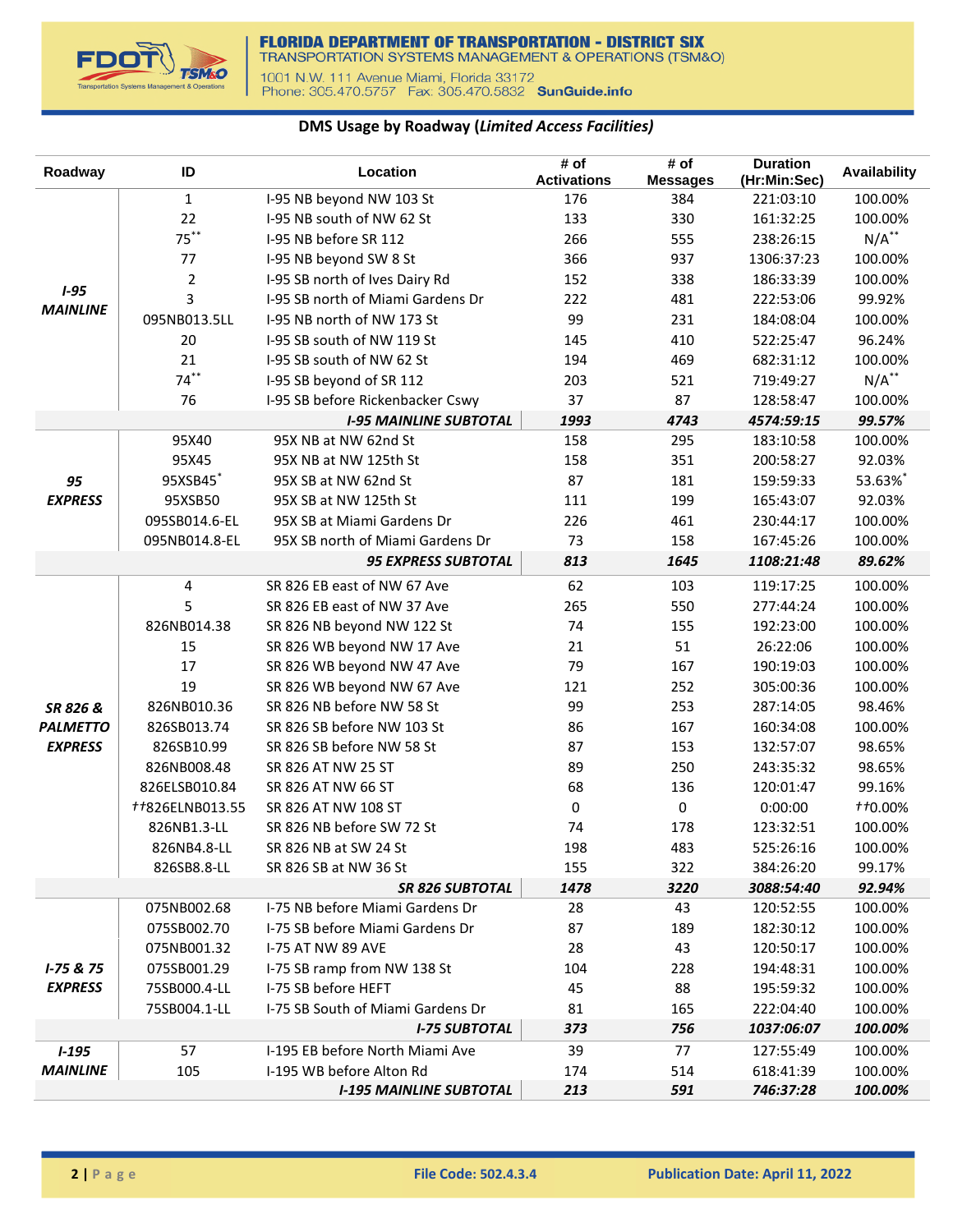

## **FLORIDA DEPARTMENT OF TRANSPORTATION - DISTRICT SIX**<br>TRANSPORTATION SYSTEMS MANAGEMENT & OPERATIONS (TSM&O)

1001 N.W. 111 Avenue Miami, Florida 33172<br>Phone: 305.470.5757 Fax: 305.470.5832 SunGuide.info

| I-395 | 886WB | Port Blyd WB before US-1           | 247  | 661   | 1235:33:02  | 98.93% |
|-------|-------|------------------------------------|------|-------|-------------|--------|
|       | 104   | 1-395 WB at Watson Island          | 356  | 838   | 1214:05:30  | 97.14% |
|       |       | I-395 SUBTOTAL                     | 603  | 1499  | 2449:38:32  | 98.04% |
|       |       | LIMITED ACCESS FACILITIES SUBTOTAL | 5473 | 12454 | 13005:37:50 | 95.60% |

## **DMS USAGE BY ROADWAY (ARTERIALS)**

| Roadway            | ID             | Location                                  | # of<br><b>Activations</b> | # of<br><b>Messages</b> | <b>Duration</b><br>(Hr:min:ss) | Availability |
|--------------------|----------------|-------------------------------------------|----------------------------|-------------------------|--------------------------------|--------------|
|                    | 109            | Ives Dairy EB Rd before I-95              | 134                        | 331                     | 188:38:41                      | 99.00%       |
|                    | 113            | Ives Dairy Rd WB before I-95              | 128                        | 307                     | 180:13:32                      | 99.53%       |
|                    | 110            | Miami Gardens Dr EB before I-95           | 171                        | 452                     | 206:08:46                      | 98.50%       |
| $1 - 95$           | 111            | Miami Gardens Dr WB before I-95           | 169                        | 442                     | 211:59:25                      | 97.13%       |
| <b>ARTERIAL</b>    | 112            | NW 103 St EB before I-95                  | 245                        | 664                     | 685:41:38                      | 100.00%      |
|                    | 106            | NW 79 St EB before I-95                   | 267                        | 675                     | 700:05:08                      | 99.54%       |
|                    | 107            | NW 54 St EB before I-95                   | 289                        | 696                     | 699:49:02                      | 98.40%       |
|                    | 108            | SW 8 St EB before I-95                    | 185                        | 498                     | 842:39:50                      | 100.00%      |
|                    |                | <b>I-95 ARTERIAL SUBTOTAL</b>             | 1588                       | 4065                    | 3715:16:02                     | 99.01%       |
|                    | 6              | SR 826 WB west of NE 2nd Ave              | 264                        | 631                     | 289:25:28                      | 99.34%       |
| <b>GOLDEN</b>      | $\overline{7}$ | Turnpike SB to Golden Glades              | 204                        | 501                     | 232:00:08                      | 85.79%       |
| <b>GLADES</b>      | 9              | US-441 NB at TRI-Rail                     | 85                         | 251                     | 161:33:51                      | 100.00%      |
| <b>INTERCHANGE</b> | $10^+$         | SR 9 NB before Park & Ride                | 85                         | 257                     | 161:45:44                      | $N/A^+$      |
|                    | 8              | US-441 SB at NW 179 St                    | 191                        | 428                     | 203:11:40                      | 99.84%       |
|                    |                | <b>GOLDEN GLADES INTERCHANGE SUBTOTAL</b> | 829                        | 2068                    | 1047:56:51                     | 96.24%       |
|                    | SW24EB         | SW 24 St EB before SR 826                 | 137                        | 347                     | 251:22:17                      | 100.00%      |
|                    | SW24WB         | SW 24 St WB before SR 826                 | 137                        | 347                     | 251:22:06                      | 100.00%      |
|                    | SW40EB         | SW 40 St EB before SR 826                 | 97                         | 238                     | 139:18:59                      | 100.00%      |
|                    | SW40WB         | SW 40 St WB before SR 826                 | 96                         | 241                     | 139:05:07                      | 100.00%      |
|                    | SW56EB         | SW 56 St EB before SR 826                 | 85                         | 214                     | 132:19:00                      | 100.00%      |
|                    | SW56WB         | SW 56 St WB before SR 826                 | 85                         | 214                     | 132:19:00                      | 100.00%      |
|                    | SW72EB         | SW 72 St EB before SR 826                 | 79                         | 198                     | 130:47:15                      | 100.00%      |
|                    | SW72WB         | SW 72 St WB before SR 826                 | 79                         | 200                     | 130:48:42                      | 100.00%      |
| <b>SR 826</b>      | WFLAGLEREB     | W Flagler ST EB before SR 826             | 115                        | 286                     | 231:51:22                      | 100.00%      |
| <b>ARTERIAL</b>    | WFLAGLERWB     | W Flagler ST WB before SR 826             | 115                        | 286                     | 231:51:07                      | 100.00%      |
|                    | NW25EB         | NW 25 ST EB before SR 826                 | 125                        | 297                     | 185:57:15                      | 99.10%       |
|                    | NW25WB         | NW 25 ST WB before SR 826                 | 125                        | 297                     | 185:57:06                      | 99.26%       |
|                    | NW36EB         | NW 36 ST EB before SR 826                 | 130                        | 304                     | 187:48:36                      | 99.28%       |
|                    | NW36WB         | NW 36 ST WB before SR 826                 | 126                        | 290                     | 184:31:23                      | 99.28%       |
|                    | SW8EB          | SW 8 ST EB before SR 826                  | 137                        | 338                     | 249:48:10                      | 100.00%      |
|                    | SW8WB          | SW 8 ST WB before SR 826                  | 136                        | 335                     | 249:38:17                      | 100.00%      |
|                    | SW88EB         | Kendall DR EB before SR 826               | 65                         | 162                     | 125:04:26                      | 99.87%       |
|                    | SW88WB         | Kendall DR WB before SR 826               | 65                         | 165                     | 125:23:14                      | 99.47%       |
|                    | ADMS-103ST-EB  | NW 103 ST EB before SR-826                | 123                        | 270                     | 196:32:13                      | 99.19%       |
|                    | ADMS-103ST-WB  | NW 103 ST WB before SR-826                | 116                        | 253                     | 191:58:34                      | 99.19%       |
|                    | ADMS-122ST-EB  | NW 122 ST EB before SR-826                | 128                        | 263                     | 228:53:42                      | 98.71%       |
|                    | ADMS-122ST-WB  | NW 122 ST WB before SR-826                | 127                        | 258                     | 228:56:12                      | 98.38%       |
|                    | ADMS-154ST-EB  | NW 154 ST EB before SR-826                | 105                        | 219                     | 180:01:16                      | 99.49%       |
|                    | ADMS-154ST-WB  | NW 154 ST WB before SR-826                | 107                        | 221                     | 180:22:27                      | 99.93%       |